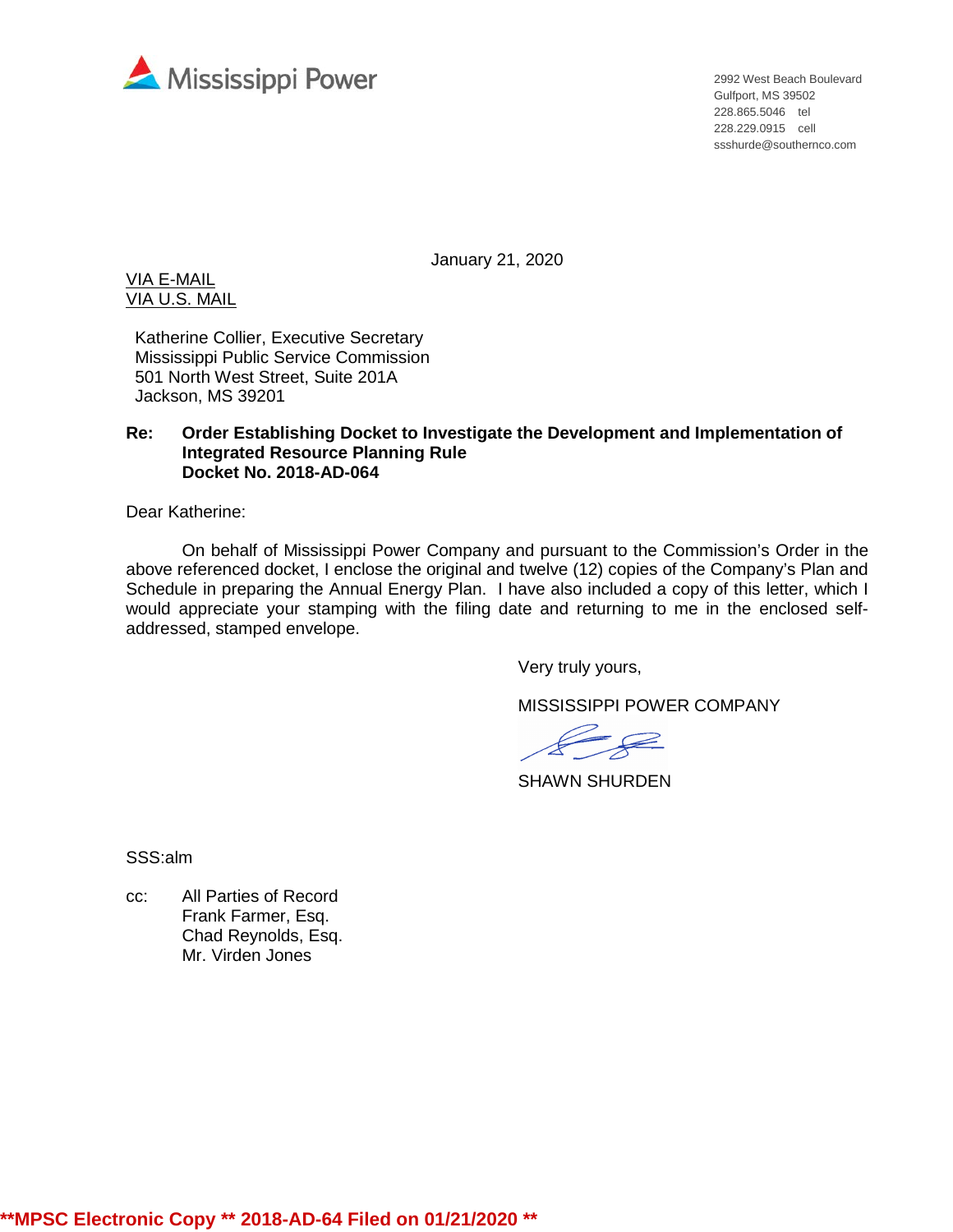#### BEFORE THE MISSISSIPPI PUBLIC SERVICE COMMISSION

#### MISSISSIPPI POWER COMPANY DOCKET NO. 2018-AD-64 EC-120-00097-00

#### **IN RE: ORDER ESTABLISHING DOCKET TO INVESTIGATE THE DEVELOPMENT AND IMPLEMENTATION OF AN INTEGRATED RESOURCE PLANNING RULE**

#### **MISSISSIPPI POWER COMPANY'S NOTICE OF PROPOSED PLAN AND SCHEDULE FOR ITS ANNUAL ENERGY DELIVERY PLAN**

Pursuant to the Mississippi Public Service Commission's (the "Commission") November 22, 2019 Final Order Amending Rule 29 to Establish Integrated Resource Planning and Annual Energy Deliver Reporting Requirements, Mississippi Power Company ("MPC" or the "Company") submits the following:

1. The Commission has directed all public utilities subject to the provisions of the Order Amending Rule 29 to present for Commission approval a proposed plan or schedule according to which the utility will meet the reporting requirements of the Annual Energy Delivery Plan.

2. MPC plans to file its Annual Energy Delivery Plan on November 15th of each year. MPC will satisfy the requirements set forth in Section 107 of Rule 29 in preparing the Annual Energy Delivery Plan, as further described in Attachment A.

WHEREFORE, PREMISES CONSIDERED, Mississippi Power Company hereby submits this Proposed Plan and Schedule for its Annual Energy Delivery Plan.

192168.1

**\*\*MPSC Electronic Copy \*\* 2018-AD-64 Filed on 01/21/2020 \*\***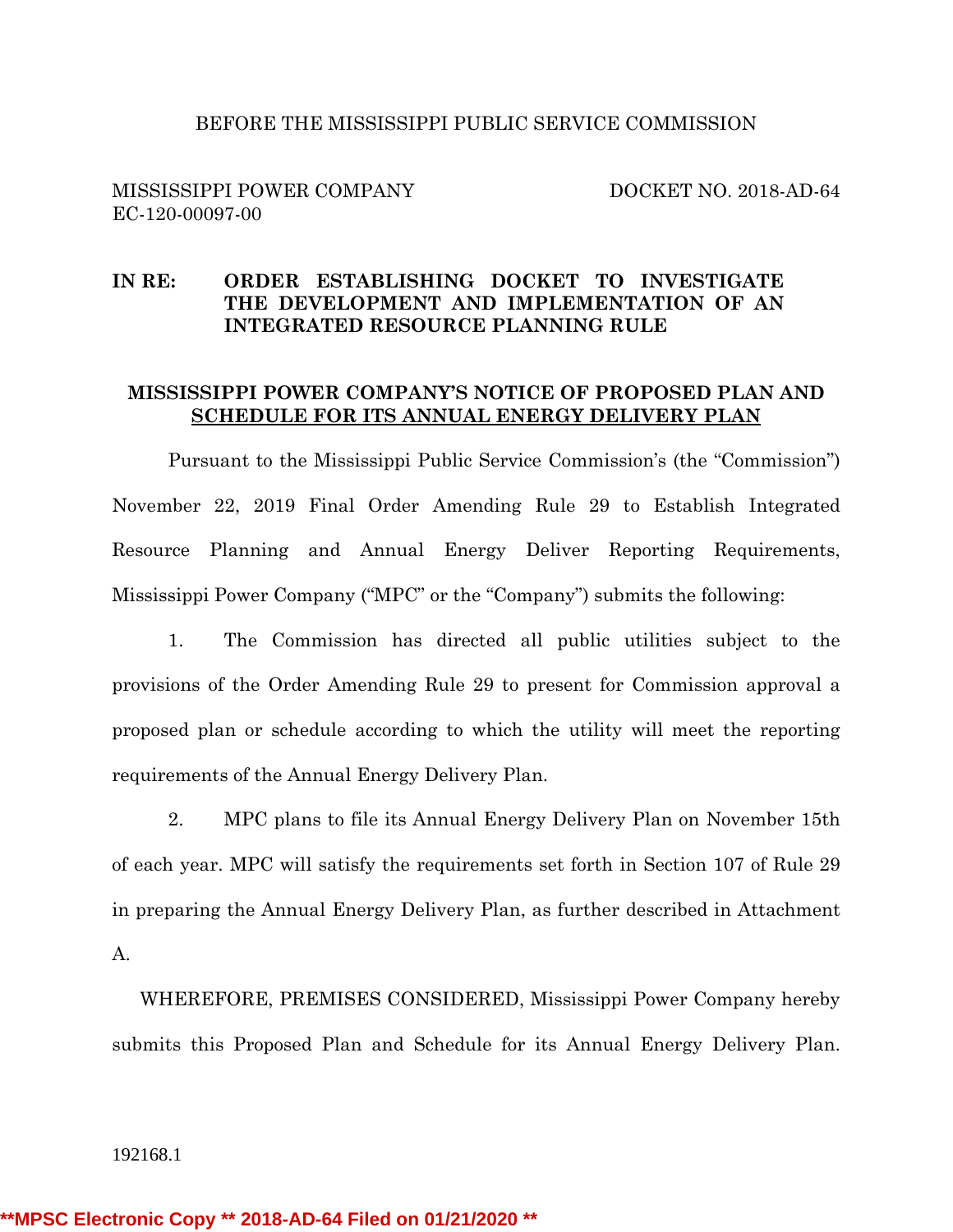MPC further prays for such other, further, and general relief as may be required,

beneficial, or needed.

This the 21st day of January 2020.

#### MISSISSIPPI POWER COMPANY

PR

BY: \_\_\_\_\_\_\_\_\_\_\_\_\_\_\_\_\_\_\_\_\_\_\_\_\_\_\_\_\_\_\_\_\_\_\_\_

Shawn S. Shurden

SHAWN S. SHURDEN Mississippi Bar No. 99678

MISSISSIPPI POWER COMPANY 2992 West Beach Blvd. Post Office Box 4079 Gulfport MS 39502-4079 Telephone: 228-865-5046 Facsimile: 228-865-5155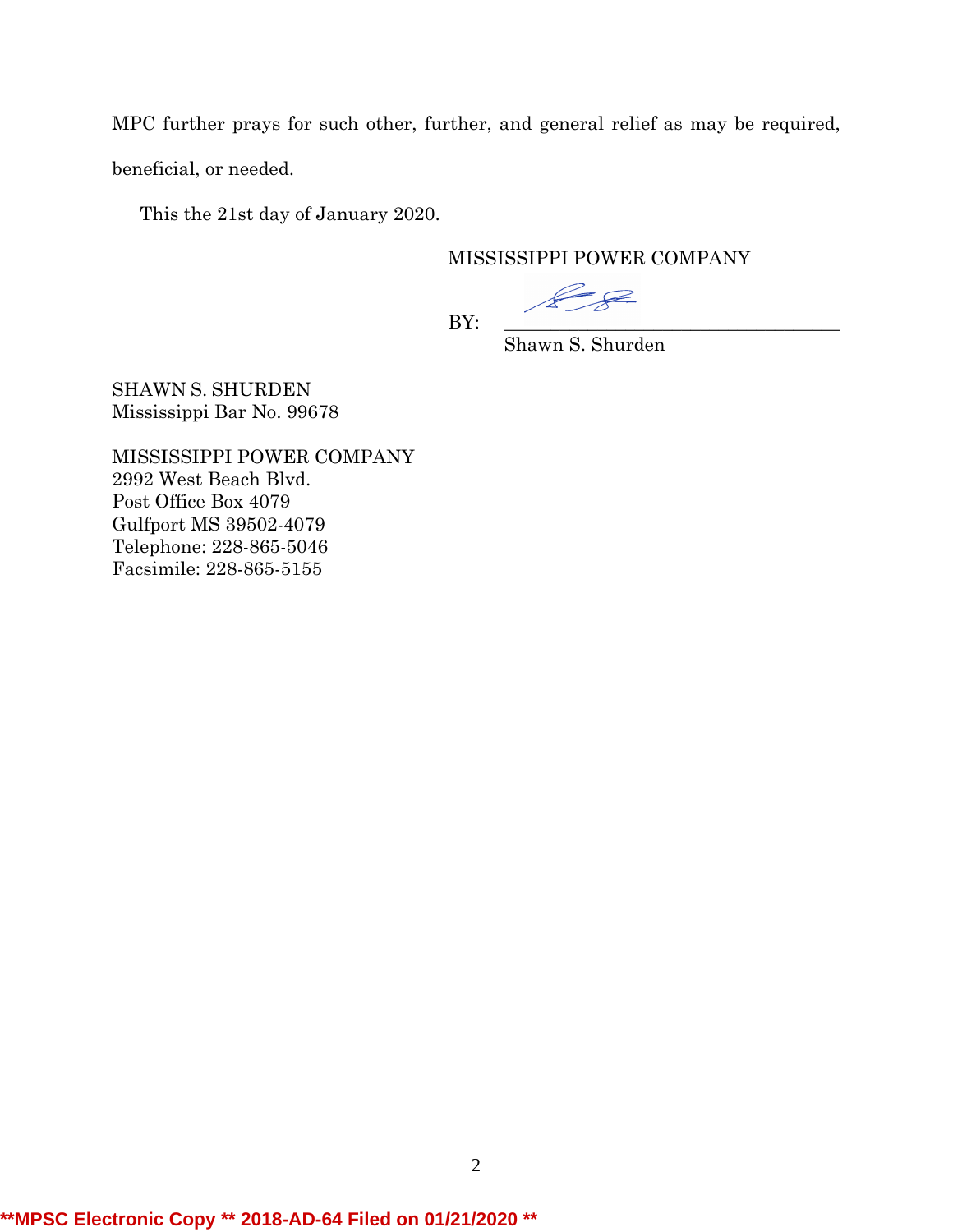MPSC DOCKET 2018-AD-0064 IRP PLANNING RULE







# **Mississippi Power Company**

# **Plan and Schedule for Its Annual Energy Delivery Plan**

**January 21, 2020**

**\*\*MPSC Electronic Copy \*\* 2018-AD-64 Filed on 01/21/2020 \*\***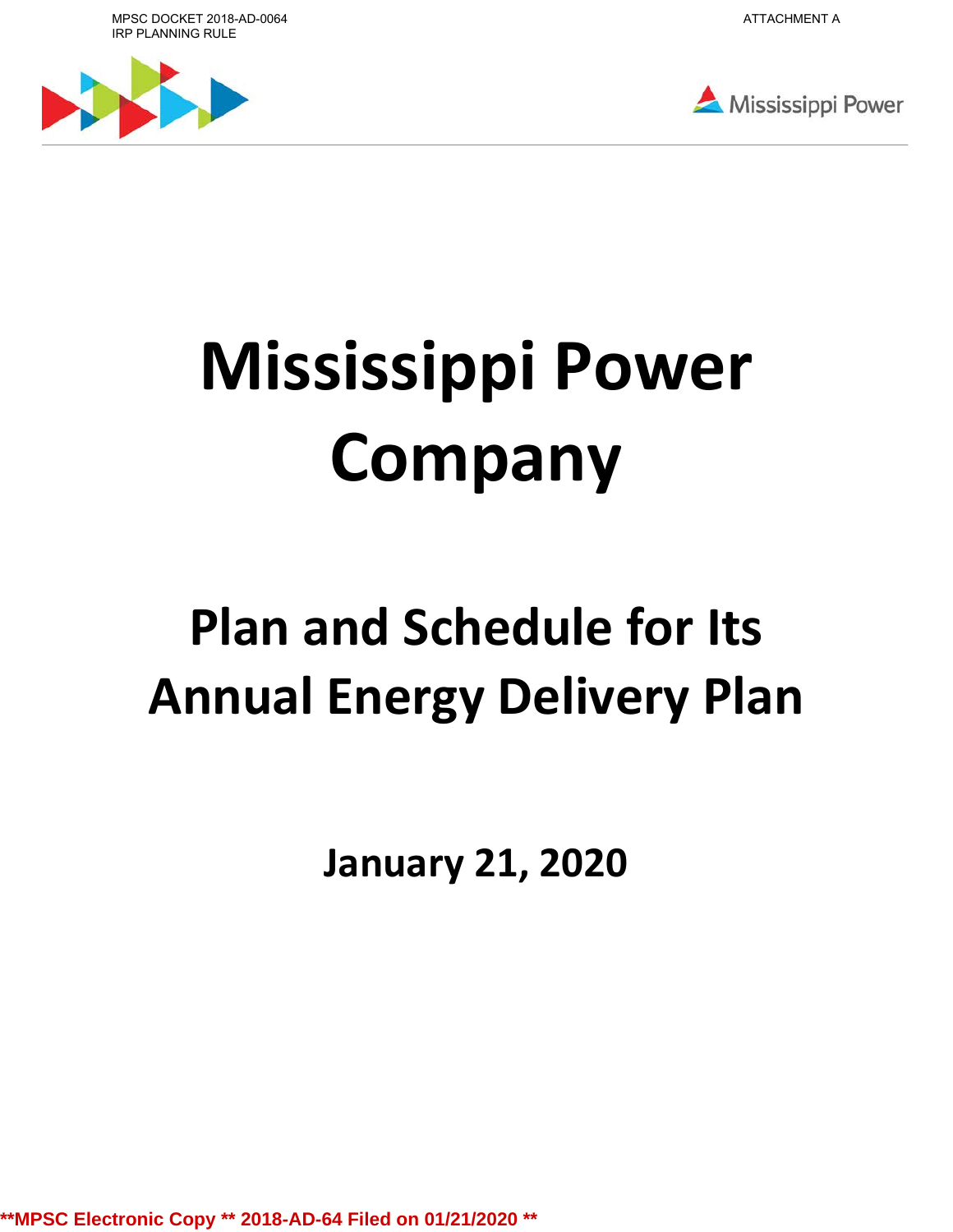# **I. Overview**

On November 22, 2019, the Mississippi Public Service Commission (the "Commission") entered its Final Order adopting modified Rule 29: Integrated Resource Planning and Reporting. Among other provisions, Rule 29 requires public utilities like Mississippi Power Company ("MPC") to file an Annual Energy Delivery Plan ("EDP"), which is meant to inform the Commission on the efforts of regulated utilities to "improve energy delivery, through modernization of existing infrastructure, improvements to lower energy delivery costs . . . and/or through expansion of energy delivery to additional customers."1

In preparation for filing its first annual EDP, MPC must present the Commission a proposed plan or schedule setting out how MPC intends to comply with the reporting requirements of the EDP. Section 107 of Rule 29 provides that the EDP must provide information on the following substantive components: 1) demand-side management ("DSM"); 2) distributed energy resources ("DER"); 3) transmission and distribution systems; 4) access to DSM and DER for low-income customers; and 5) enabling technology that furthers reliability, economic development and access to enhanced customer services.

MPC proposes to file its EDP annually on or about November 15 in docket no. 2019-UA-231 and anticipates that such filing will inform MPC's formula rate plan filing. At minimum, the report will contain the information on each of the components and sub-components set out in Rule 29, Section 107.1 through 107.5 and incorporating the format prescribed in Section 107.6. MPC understands that the development of the EDP will be an iterative process and intends to meet with Commission and Staff personnel over the course of the next few months to obtain and incorporate feedback prior to MPC filing its first EDP.

In the following pages, MPC provides a summary and examples of the information it expects to provide relative to each component of the EDP.

# **II. Demand-Side Management**

MPC continually assesses Demand Side Management and Energy Efficiency programs for implementation with the objective of promoting the most cost-effective options. Our belief is that helping customers use electricity wisely is in the best interest of our customers and MPC while maximizing customer satisfaction.

Utilizing Rule 29 allows MPC to respond with new processes and measures, taking advantage of new technologies and customer expectations. MPC has maintained a robust DSM/EE plan since 2014. MPC intends to build from the "Quick Start" experience and anticipates that the reporting format for DSM as an appendix to the EDP will resemble that previously used for Rule 29 reporting. While not finalized, the following is MPC's current work plan for 2020 that will be used to develop the EDP that will be filed for 2021.

i<br>I  $1$  RP 29.107.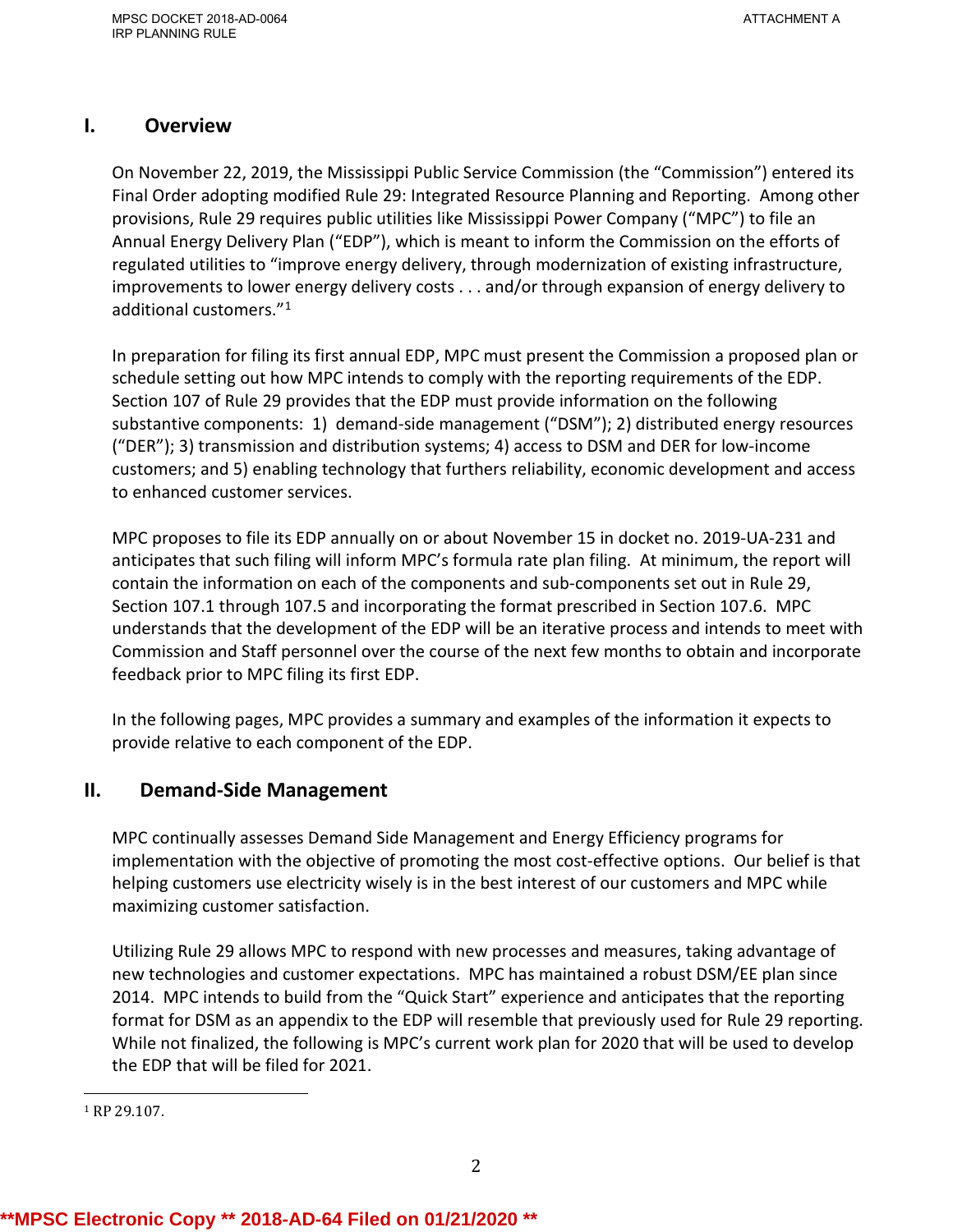#### **2020 Portfolio Objectives and Design**

MPC plans to implement a portfolio of DSM programs for the 2020 calendar year to achieve costeffective energy and demand savings for MPC customers. Programs planned for 2020 are in a transformational phase between Quick Start DSM programs initiated in 2014 and the comprehensive DSM programs to be offered in conformity with the new version of Rule 29.

Key objectives of MPC's 2020 programs include:

- offering measures and technologies that reliably lower energy bills for customers
- increase customer satisfaction through MPC-led program engagement
- broaden customer participation in DSM programs through cost-effective interventions

MPC has started the process of identifying programs that deliver on those objectives. Many of these programs are updated continuations of existing and successful Quick Start efforts that consider current customer behavioral trends and technological improvements in the market. Some of these programs can begin immediately as they do not require significant start-up work. During 2020, MPC will evaluate additional programs that will be phased in over the year.

For program design and modifications, Mississippi Power Company selected Brightline Group, a woman-owned consulting team with nationally-recognized expertise in DSM planning and evaluation. Brightline is based in Boulder, CO, with an office in Ridgeland, MS. Brightline engaged in a dedicated planning process to align MPC's 2020 DSM plan with identified key objectives, current DSM program best practices, and regional energy efficiency trends. The planning process for transitioning from Quick Start programs toward programs with more tailored objectives incorporated review of multiple data sources such as:

- MPC historical program performance
- Regional DSM program offerings
- Recently completed energy efficiency market potential studies for peer utilities

Measures identified for the 2020 DSM plan were assessed for cost-effectiveness, weighing measure costs with anticipated energy and demand savings and associated avoided costs. Measure-level cost-effectiveness was considered in determining which measures were to be included, as well as alignment with existing programs and objectives.

The Commission has recognized the benefit of strategic load growth to all customers. MPC will evaluate programs to ensure they meet the objectives defined in Section 107.1 and do not conflict with Commission goals. In compliance with Rule 29, MPC will seek Commission approval prior to implementing strategic load growth programs.

MPC will include in the Annual Energy Delivery Plan a description of all programs that have been implemented during the previous 12-month period to include relevant metrics, such as: eligibility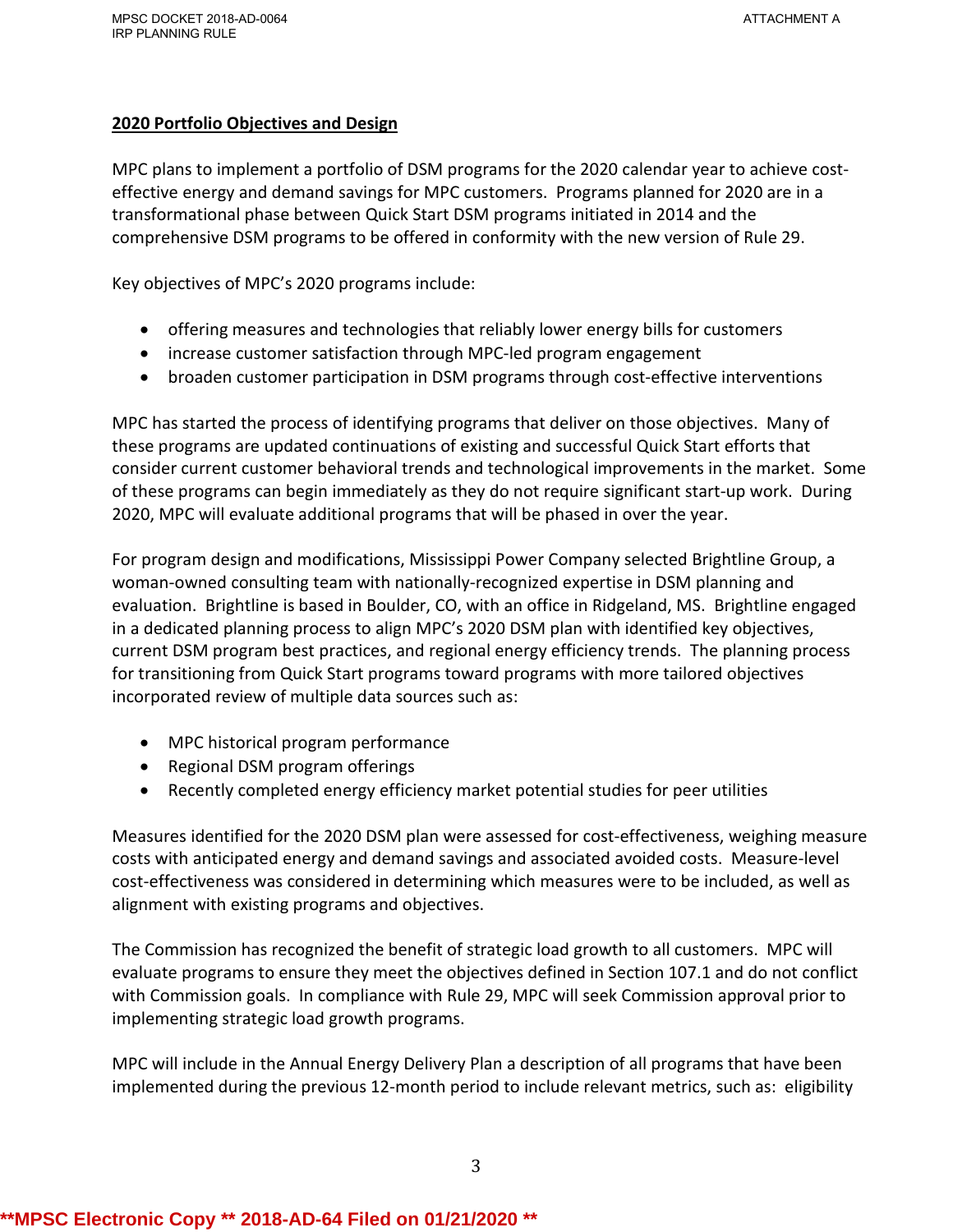requirements, participation levels, program delivery method, energy savings, demand savings and costs.

#### **Evaluation of Demand-Side Management Offerings**

Rule 29 stipulates utilities evaluate cost-effectiveness of their DSM portfolios using three industryaccepted tests, including Total Resource Cost (TRC) and the Utility Cost Test (UCT). MPC's third selection will be Rate Impact Measure (RIM) testing. Individual period results of these tests will be filed with the annual EDP.

The TRC test measures the net costs of a program as a resource option based on the total costs of the program, including both the participants' and the utility's costs. In general, it is the ratio of the discounted total benefits of the program to the discounted total costs over a specified time period. A benefit-cost ratio greater than one indicates that the program is beneficial to the utility and its customers on a total resource cost basis.

The UCT (also known as the Program Administrator Test – PAC) measures the net costs of a program as a resource option based on the costs incurred by the program administrator and excluding any net costs incurred by the participant. A benefit to cost ratio above one indicates that the program would benefit the administrator's cost environment.

The RIM test measures what happens to customer bills or rates due to changes in utility revenues and operating costs caused by the program. This test adopts the perspective of all customers, including program participants and non-participants. In general, the test is the ratio of the discounted total benefits of the program to the discounted total costs over a specific time period. A benefit-cost ratio above one indicates that the program is beneficial to all customers.

#### **Annual Reporting Requirements**

Mississippi Power's Demand-Side Management and Energy Efficiency Programs, within the company's Annual Energy Delivery Plan, will include data reported historically in the filed Annual Report and will include separately cost-effectiveness calculations. Examples of such data are presented in Tables 1 and 2 on the following page.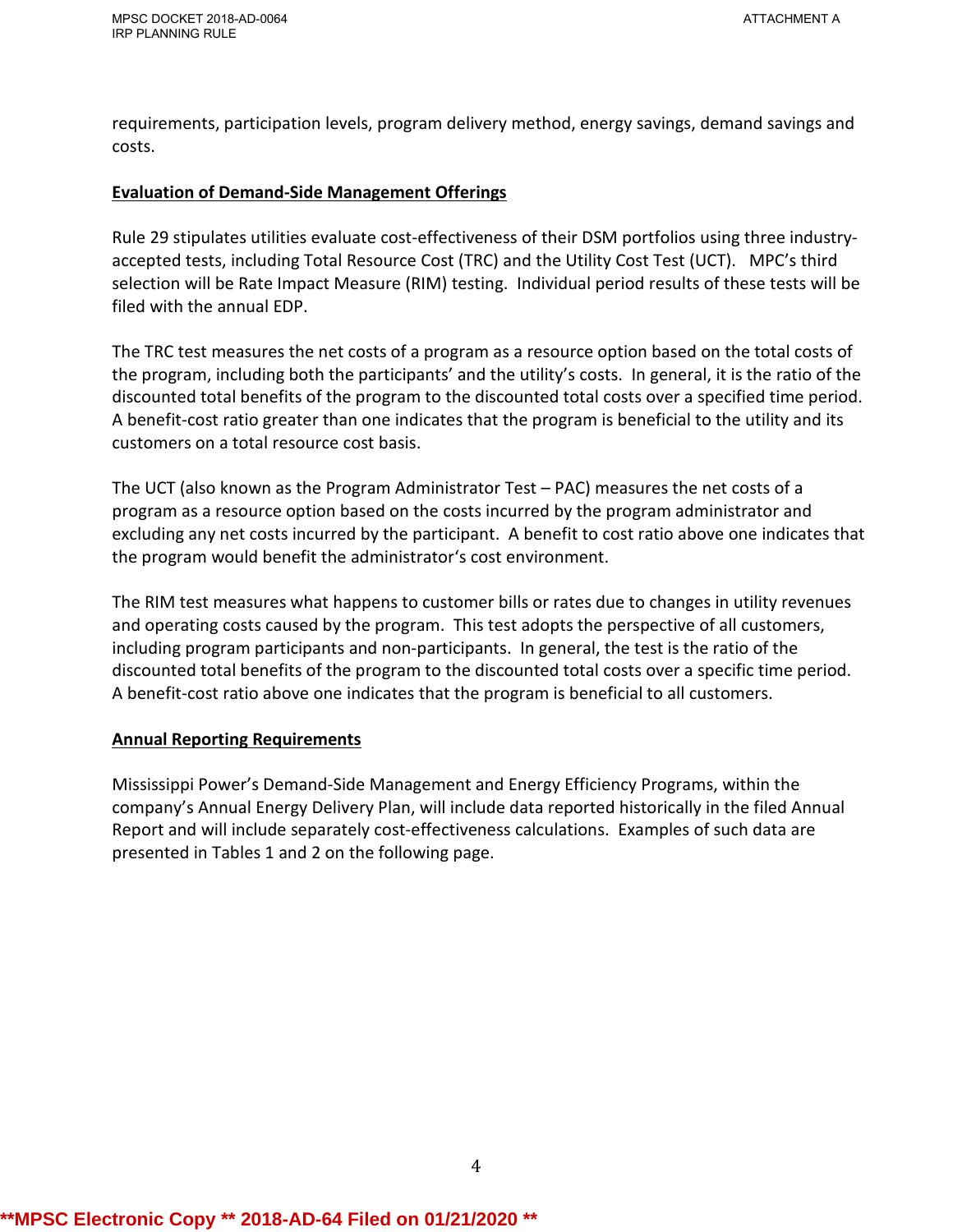|                                      | <b>Number of</b>    | <b>Annual kWh</b> |                   | Program         |
|--------------------------------------|---------------------|-------------------|-------------------|-----------------|
| <b>Program Name</b>                  | <b>Participants</b> | <b>Savings</b>    | <b>kW Savings</b> | <b>Expenses</b> |
| Neighborhood Efficiency              | 4,150               | 4,191,553         | 1,829             | \$2,923,448     |
| <b>Behavioral Analysis</b>           | 98,247              | 14,508,775        | 3,321             | \$1,452,760     |
| Residential Energy Audit &           | 2,106               | 3,983,798         | 1,312             | \$1,932,222     |
| Direct Install                       |                     |                   |                   |                 |
| Res/Com HVAC Tune-up and             | 1,014               | 1,981,917         | 1,188             | \$1,223,643     |
| Replacement                          |                     |                   |                   |                 |
| <b>Small Business Direct Install</b> | 381                 | 7,538,299         | 1,824             | \$2,299,756     |
| Large C&I Prescriptive and           | 119                 | 34,069,808        | 4,630             | \$3,605,738     |
| Custom                               |                     |                   |                   |                 |
| Res/Business Lighting                | 18,156              | 5,586,849         | 3,801             | \$962,189       |
| <b>School Kits and Education</b>     | 22,092              | 2,148,951         | 1,116             | \$933,889       |
| <b>Commercial Development Pilot</b>  |                     |                   |                   | \$10,067        |
| EM&V                                 |                     |                   |                   | \$920,966       |
| Marketing & Advertising              |                     |                   |                   | \$639,039       |
| <b>Totals</b>                        | 146,265             | 74,009,950        | 19,021            | \$16,903,717    |

## **TABLE 1**

#### **2014 -2018 MPC Quick Start Program Results**

# **TABLE 2**

### **2018 MPC Quick Start Program Results**

|                                      | <b>Number of</b>    | <b>Annual kWh</b> |                   | Program         |
|--------------------------------------|---------------------|-------------------|-------------------|-----------------|
| <b>Program Name</b>                  | <b>Participants</b> | <b>Savings</b>    | <b>KW Savings</b> | <b>Expenses</b> |
| Neighborhood Efficiency              | 865                 | 1,009,917         | 378               | \$766,177       |
| <b>Behavioral Analysis</b>           | 24,713              | 4,809,020         | 826               | \$191,353       |
| Residential Energy Audit &           |                     |                   |                   |                 |
| Direct Install                       | 687                 | 1,099,593         | 251               | \$558,648       |
| Res/Com HVAC Tune-up and             |                     |                   |                   |                 |
| Replacement                          | 89                  | 564,242           | 339               | \$185,589       |
| <b>Small Business Direct Install</b> | 90                  | 2,110,803         | 439               | \$545,432       |
| Large C&I Prescriptive and           |                     |                   |                   |                 |
| Custom                               | 44                  | 7,267,621         | 1,129             | \$815,795       |
| Res/Business Lighting                | 3,910               | 1,551,854         | 1,486             | \$134,389       |
| <b>School Kits and Education</b>     | 4,979               | 710,802           | 846               | \$224,388       |
| EM&V                                 |                     |                   |                   | \$105,437       |
| Marketing & Advertising              |                     |                   |                   | \$78,118        |
| <b>Totals</b>                        | 35,377              | 19,123,852        | 5,695             | \$3,605,326     |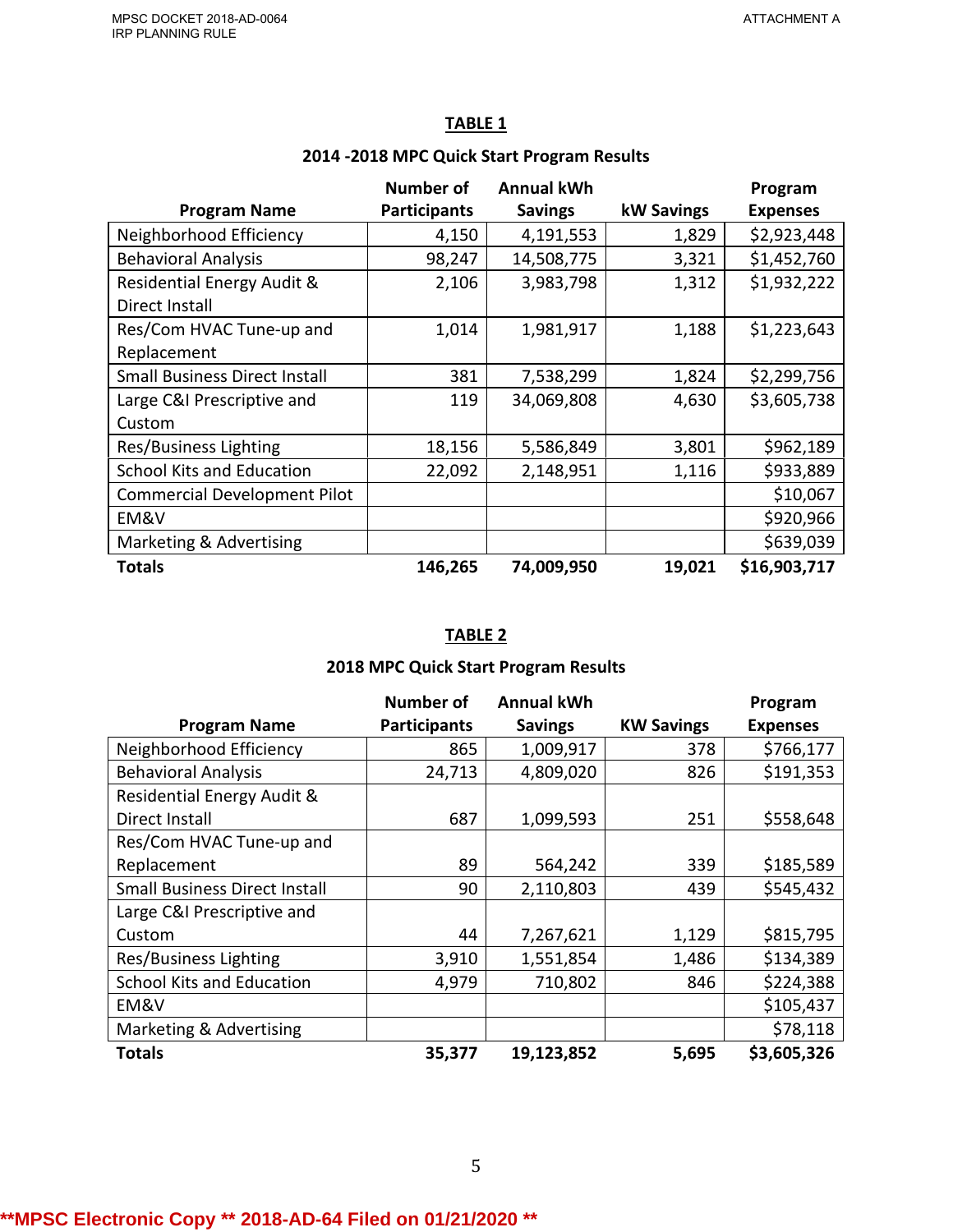#### **Cost Recovery for Demand Side Management**

In accordance with Rule 29, MPC intends to recover DSM investments (as defined in Section 107.1(c)) through its Performance Evaluation Plan ("PEP"). While a different mechanism may be developed as the process progresses, MPC anticipates that it will establish a regulatory asset account to which it will record DSM costs for recovery of and on those amounts and which will be amortized over time (e.g., 3 years or over the average life of the portfolio). This regulatory account may also be "trued-up" to comport with Rule 29's provision allowing "a mechanism to adjust budgets and cost recovery to respond to customer demand, to take advantage of market opportunities, to deal with oversubscription and to avoid stop-start funding."

# **III. Distributed Energy Resources**

Mississippi Power Company believes that Distributed Energy Resources, DER, as defined in Rule 29, provides a viable supply and demand side resource. Presently, MPC envisions DER to fall into three key areas of utility owned or controlled resources: Common DER, Customer Sited DER and Enhanced Grid Investments.

#### **Common DER**

Common DER includes those technologies under the definition of DER included in Rule 29. In addition, these DER include Company owned or controlled resources such as solar PV, solar battery technology, energy storage, wind, energy storage technologies, electric vehicles and other electric battery based technologies capable of being controlled and interconnected to the system, conventional small scale generation including CHP, conventional fuel based generation, as well as utility side microgrid deployments utilizing assorted generation, storage, and control technologies aimed at augmenting capacity and energy output as well as enhancing reliability and performance in a given area. These types of resources will be either utility or customer initiated.

#### **Customer Sited DER**

Customer sited DER includes Company owned or controlled resources such as solar PV, conventional small-scale generation technologies, and microgrid deployments aimed at improving resiliency for those customers who have critical needs that require even higher levels of reliability and performance. Like other DERs, customer sited resources augment the utility's broader needs during normal deployment yet prioritize a customer's specific need during local outages or during the mission requirements of the customer. Typically, the inception of these DER will be customer driven and their usefulness to the utility will be evaluated uniquely. Location, usable capacity, type of resource, and cost all will contribute to the usefulness and effectiveness of the distributed resource.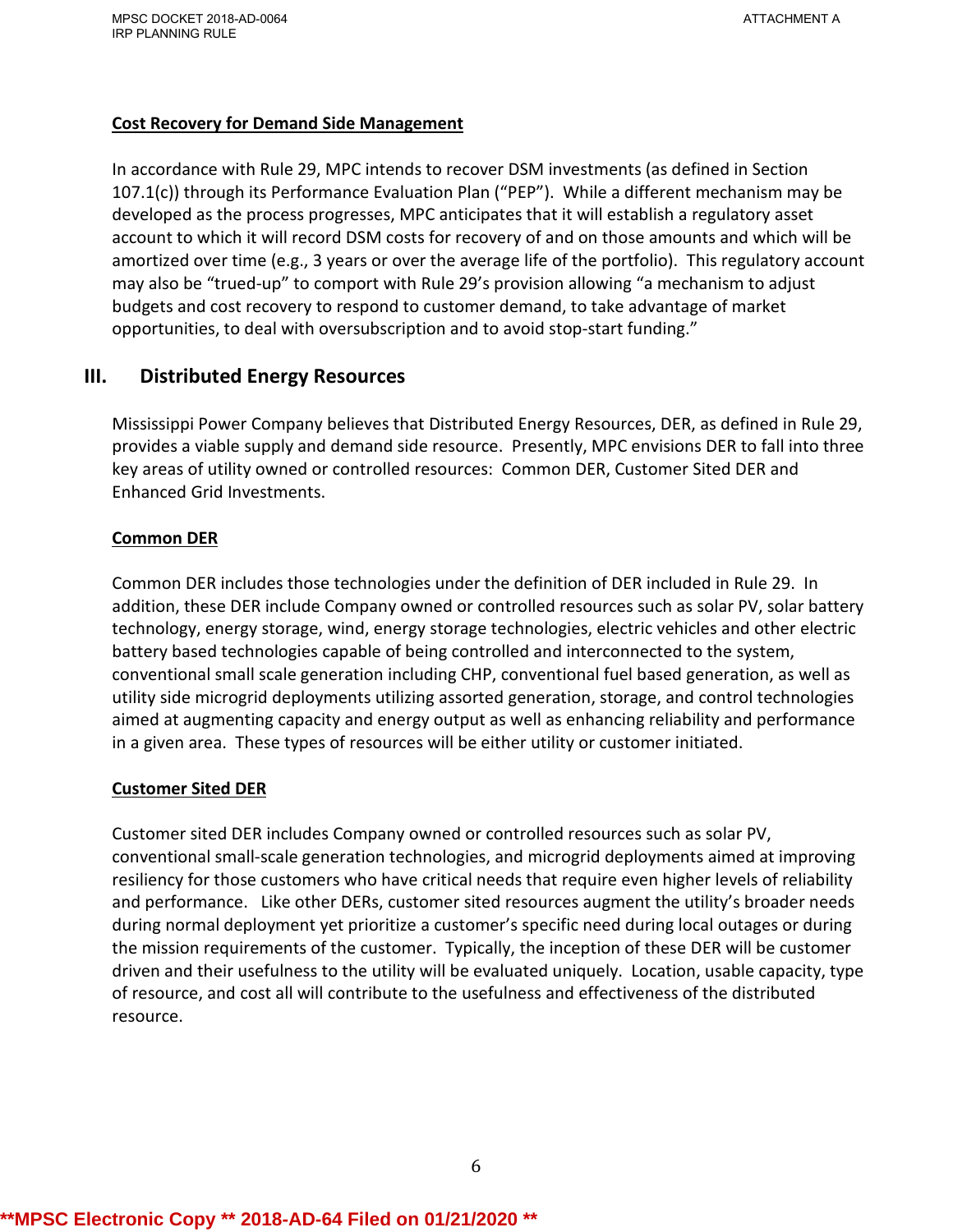#### **Enhanced Grid Investments**

From an electric utility perspective, MPC views Enhanced Grid Investments ("EGI") relative to DER as including solar battery solutions, conventional generation resources, and other supply side resources strategically placed within the system to improve reliability, voltage regulation, capacity augmentation, and/or shorten outages should they occur. These resources will typically be utility initiated.

Anticipated investments in DER (along with DSM) will be included as an appendix to the annual EDP and recovery of and on those investments will be addressed in PEP. Additionally, the DER appendix to the EDP the annual avoided cost calculations utilized in connection with the Mississippi Renewable Energy Net Metering Rule.

# **IV. Transmission and Distribution**

MPC serves more than 187,000 customers in 23 counties in southeast Mississippi. MPC's service territory consists of a fragmented area within the 23 counties and covers an area of approximately 1,149 square miles. MPC's customer base, by number of customers, is comprised of 82% residential and 18% commercial and industrial. MPC also serves over 70 wholesale delivery points from the Company's transmission system. The facilities used to serve MPC's retail and wholesale customers include 2,235 miles of transmission lines (46kV, 115kV, 230kV and 500kV), 5,576 miles of distribution overhead lines (4kV, 12kV, 23kV, and secondary voltages), 605 miles of underground lines (4kV, 12kV, and 23kV), and 145 substations.

To comply with Rule 29, MPC anticipates filing a detailed transmission and distribution plan as part of its annual EDP. Specifically, MPC will comply with the reporting requirements set out in Section 107.3, which includes transmission and distribution projects, collaborative transmission planning, and the adequacy of system reliability, resiliency and storm hardening.

MPC's history of providing value to our customers is evidenced by our reliability and customer satisfaction results. We focus on the customer's needs and thoughtfully balance reliability, affordability, resiliency and safety. Rule 29 will help to continue such results.

MPC plans to fund flexible, forward-thinking grid investments through strategic capital asset management programs and proven innovative technology upgrades. Our existing and future capital programs and projects are part of a three-pronged approach: Reliability and Resiliency, Grid Optimization and Innovation, and Tactical and Innovative Planning. Each of these capital programs are described in more detail below.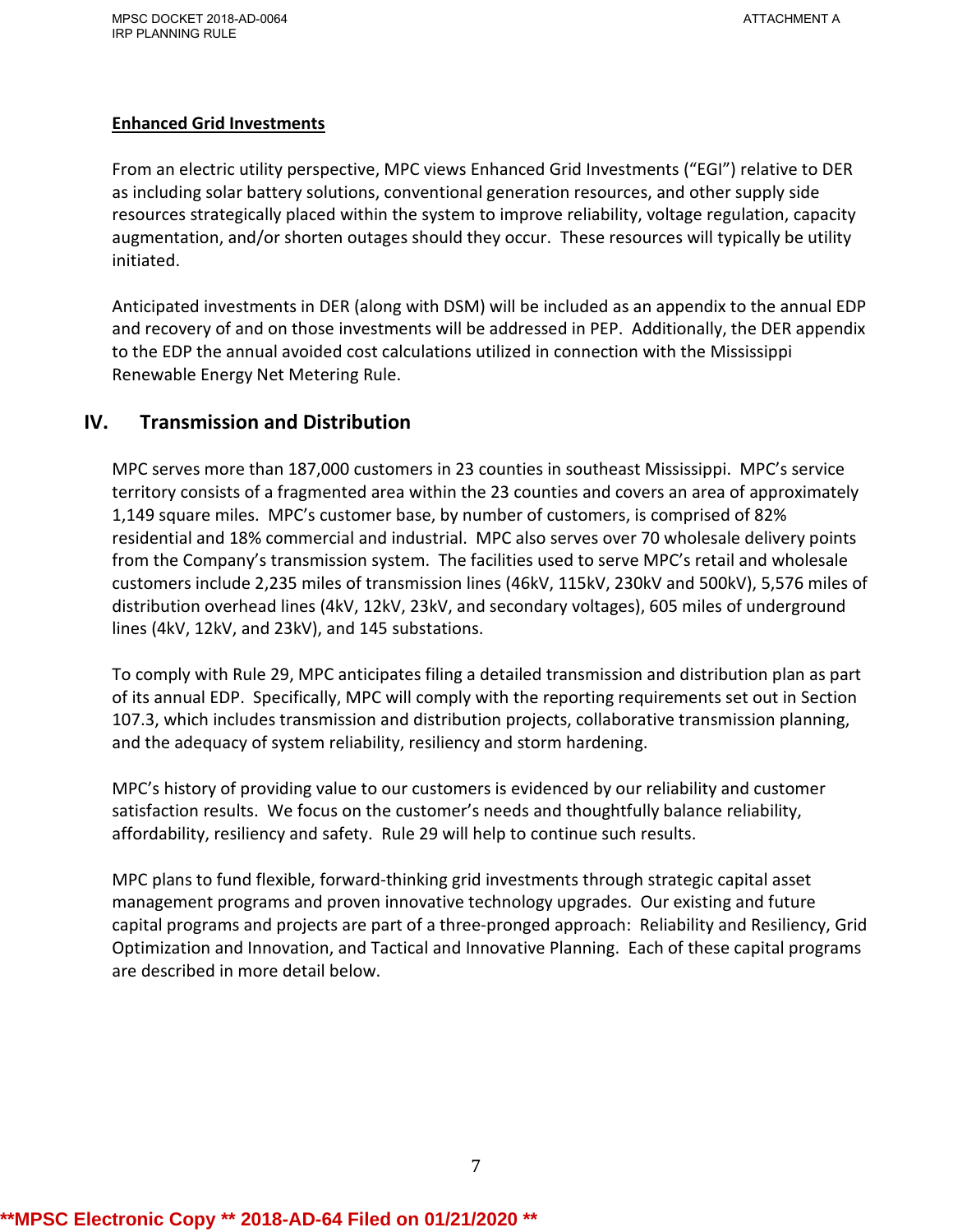#### **Reliability and Resiliency**

Reliability is simply keeping the lights on, which is measured in our performance rates through SAIDI and SAIFI. Resiliency is the ability of a utility to recover quickly from storm or other catastrophic damage. Improvements in either category often compliment the other, making the system less likely to have interruptions and automatically or quickly recover if it does.

For our distribution system, we will continue to invest in smart grid devices such as reclosers and TripSavers© which allow for isolation of trouble and automatic restoration of service in a selfhealing network. Most faults on the distribution system are temporary (70-80%)<sup>2</sup> and the use of these devices will allow temporary faults to be cleared and avoid permanent outages to our customers. Since MPC began deploying these technologies six years ago, an estimated 20 minutes in SAIDI has been avoided. Currently about 42% of our customers are on a self-healing network, meaning without human interaction, the problem is automatically isolated to a few customers until crews arrive to complete the necessary repairs. The current plan is to continue deployment of these proven upgrades in reliability and resiliency. In addition, smart grid devices enhance our system to react intelligently and dynamically with a shifting energy landscape involving distributed energy resources and bi-directional power flow.

MPC will continue to test and replace aging underground cable, inspect and treat wood poles, and replace aging equipment identified during routine inspections. Transmission will continue replacing aging equipment to reduce the risk of unplanned outages and mitigate against catastrophic failures. Our focus will be targeted to critical equipment such as transformers, breakers, switches, relays, substation monitors, and polymer insulators. We also continue to invest in fiber optic cable to replace aging overhead ground wire to allow for more efficient communications and relay protection.

In addition, we will begin to invest in storm hardening our system by upgrading to higher grades of construction in targeted areas. Storm hardening will mitigate the risks and improve resiliency of our system following small and large storms. For the distribution system this will be upgrading our standards of construction in targeted areas to Grade B construction. Also, targeted undergrounding of lines that are outage prone, subject to corrosive environments, or lines having vegetation issues. MPC will invest in storm hardening our transmission system by replacing all wooden structures within higher extreme wind zones or upgrading aging lines to current design standards including extreme wind. Additionally, we will invest in replacing aging switch houses in areas close to the coast with storm hardened designs and/or raising them in flood prone areas.

 $\overline{\phantom{a}}$  $2$  Electrical Distribution - System Protection, Third Edition, Cooper Power Systems, 1990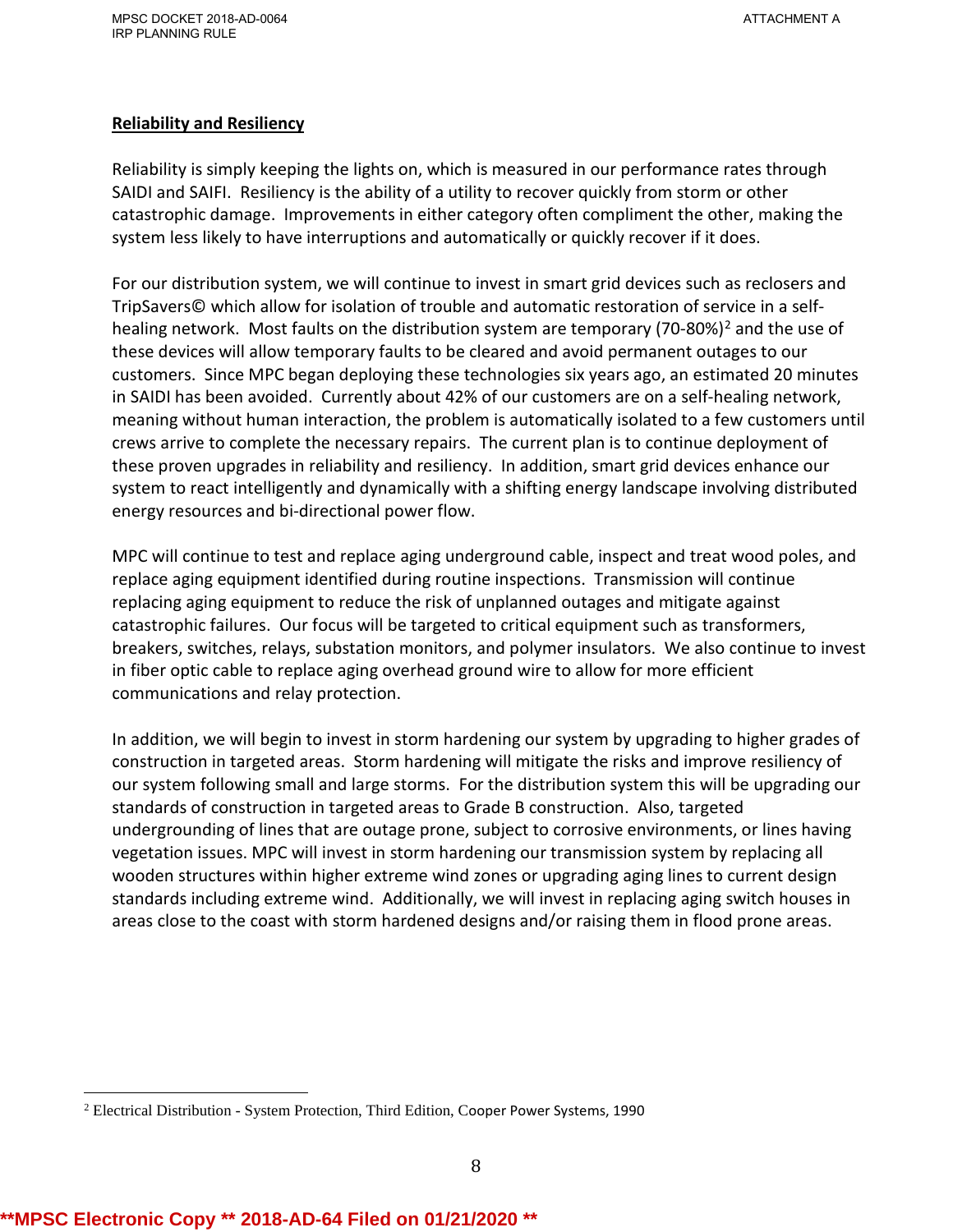#### **Grid Optimization and Innovation**

Grid optimization and innovation is leveraging technology to better serve customers and provide growth opportunities while eliminating or reducing recurring O&M costs. This began with the approval of our AMI project. This will provide operational efficiency in outage reporting, reduced site visits to read meters, and enable MPC to offer increased service and convenience to our customers.

Another aspect is replacing and improving our fiber connectivity. MPC continues to look for partnership opportunities to install fiber optic cables to aid in broadband development in underserved areas of Mississippi. MPC and Southern Company have fiber networks that span the entire service territories and provide critical communication pathways between major cities. We see this as an opportunity for our assets, which run through rural communities, to serve as the backbone network to provide access to high speed broadband networks to those communities through the right partnerships.

#### **Tactical and Innovative Planning**

Tactical and innovative planning is investments in distribution and transmission planning solutions that balance current and future capacity, redundancy, and operational flexibility needs. MPC works in coordination with SCS Planning to address the requirements of the NERC Reliability Standards for planning the transmission system and develop projects to fulfil those needs.

MPC will continue to systematically convert our remaining 4kV distribution system to 12kV. Standardizing on 12kV voltage will improve capacity and reduce on-going costs by reducing stock material.

The remainder of MPC's capital expenses are categorized as general business expenses. These include new business expenditures used to purchase and install new facilities or upgrade existing facilities required to serve new customers and new load. Commitments include expenditures used to fund projects that are required by others such as DOT relocations, engineering and supervision salaries/expenses associated with the capital projects, fleet (mechanized equipment and vehicles), non-AMI meters, tools and equipment, capital transformer account, and capital data systems and application development and support.

MPC will describe all transmission and distribution projects and programs currently under construction or planned in the planning horizon, which will include, for example, a brief project description and costs or budgeted costs by the four categories described above. An example of this data is shown in table 3 on the following page.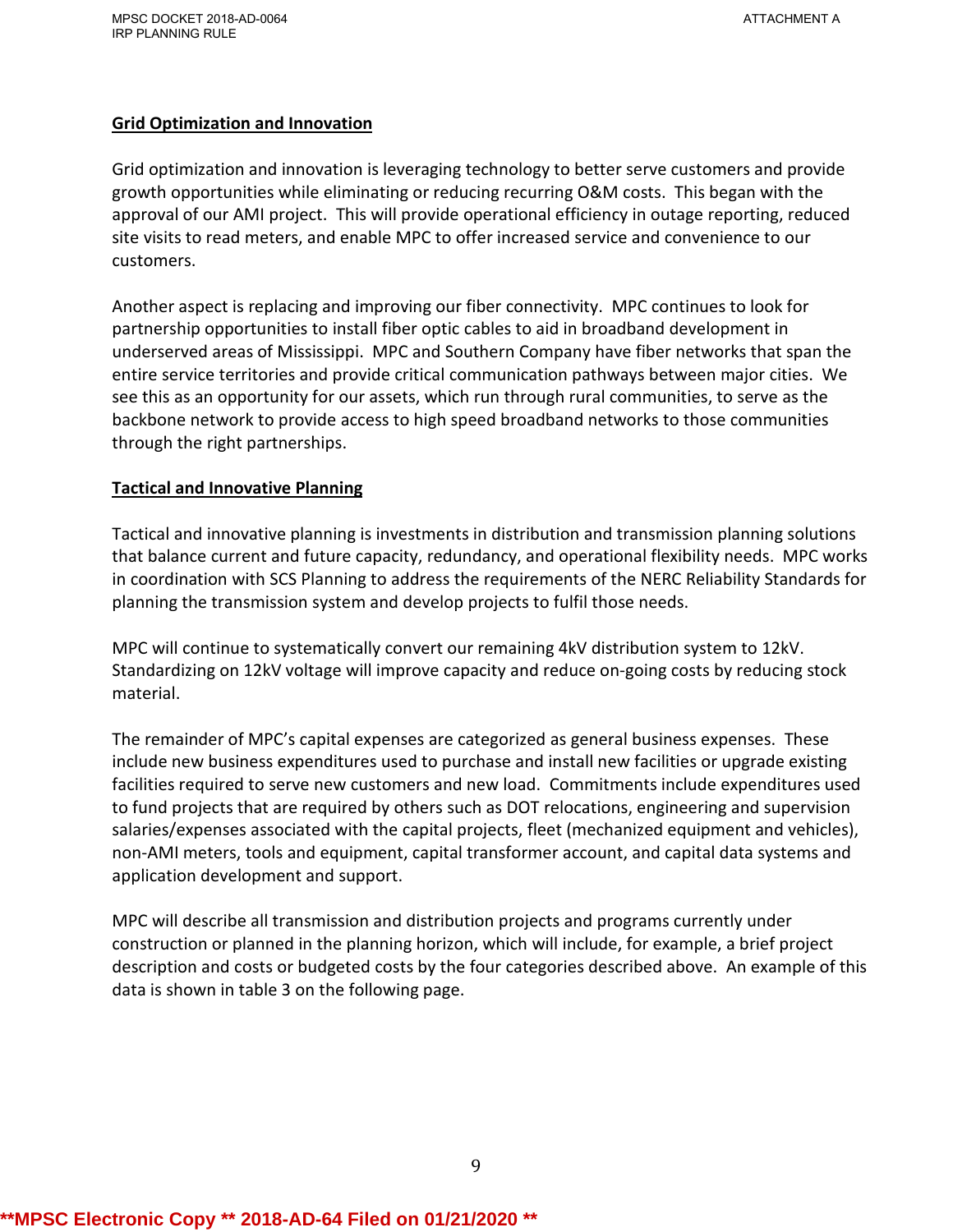# **Table 3**

# **Distribution Plan 2020-2021 – Template (not actual - example only)**

|                                                   | 2020             | 2021             |                                                                                               |
|---------------------------------------------------|------------------|------------------|-----------------------------------------------------------------------------------------------|
|                                                   | <b>PROJECTED</b> | <b>PROJECTED</b> |                                                                                               |
| <b>Reliability and Resiliency</b>                 | \$20,700,000     | \$30,700,000     |                                                                                               |
| <b>Cyber Security</b>                             | 1,500,000        | 1,500,000        | On-going initiatives to enhance cyber security<br>measures                                    |
| End of life replacements                          | 10,500,000       | 10,500,000       | Proactive replacement of equipment that has met<br>end of useful life                         |
| <b>GLT and Reinforcement</b>                      | 1,500,000        | 1,500,000        | Replacement and/or treatment of wood poles<br>identified by ground line inspections           |
| <b>Reclosers and Trip Savers</b>                  | 6,000,000        | 6,000,000        | Installation of automated devices to reduce<br>frequency and duration of outages              |
| <b>Storm Hardening</b>                            |                  | 10,000,000       |                                                                                               |
| <b>Underground Cable</b><br>Replacement           | 1,200,000        | 1,200,000        | Underground cable testing and replacement                                                     |
| <b>Planning</b>                                   | \$1,450,000      | \$1,450,000      |                                                                                               |
| <b>Distribution Voltage</b><br>Conversions        | 750,000          | 750,000          | Conversion of 4kV to 12kV equipment                                                           |
| Load Growth                                       | 700,000          | 700,000          | Planned improvements resulting from steady state<br>system load growth or contingency studies |
| <b>Grid Optimization and</b><br><b>Innovation</b> | \$15,500,000     | \$8,250,000      |                                                                                               |
| AMI                                               | 5,500,000        | 250,000          | AMI                                                                                           |
| <b>Communication Network</b><br>Upgrades (Fiber)  | 10,000,000       | 8,000,000        | Plant Barry-Logtown Underground Fiber Project<br>(MPSC Docket No. 2019-UA-121)                |
| <b>General Business</b>                           | \$24,950,000     | \$21,650,000     |                                                                                               |
| Commitments                                       | 7,000,000        | 7,000,000        | FTE Salaries and Expenses, DOT work, Leased<br>Facilities work                                |
| Fleet                                             | 4,500,000        | 4,500,000        | Fleet and vehicles                                                                            |
| <b>LTE</b>                                        | 1,000,000        |                  | LTE build out and conversions                                                                 |
| Meters - Non-AMI                                  | 450,000          | 450,000          | Capitalized non-AMI meters for residential,<br>commercial, and industrial customers           |
| New Business - Distribution                       | 3,500,000        | 3,500,000        | Labor and equipment for new electrical service to all<br>customer classes                     |
| New Business - Lighting                           | 2,000,000        | 2,000,000        | Labor and equipment for new lighting to private and<br>governmental customers                 |
| Other                                             | 2,800,000        | 500,000          | Distribution capital data equipment and applications,<br>internal training                    |
| <b>Tools and Equipment</b>                        | 700,000          | 700,000          | Capital tools and fleet equipment                                                             |
| Transformers - Capital                            | 3,000,000        | 3,000,000        | Capital transformers for distribution service to new<br>customers                             |
| <b>Grand Total</b>                                | \$62,600,000     | \$62,050,000     |                                                                                               |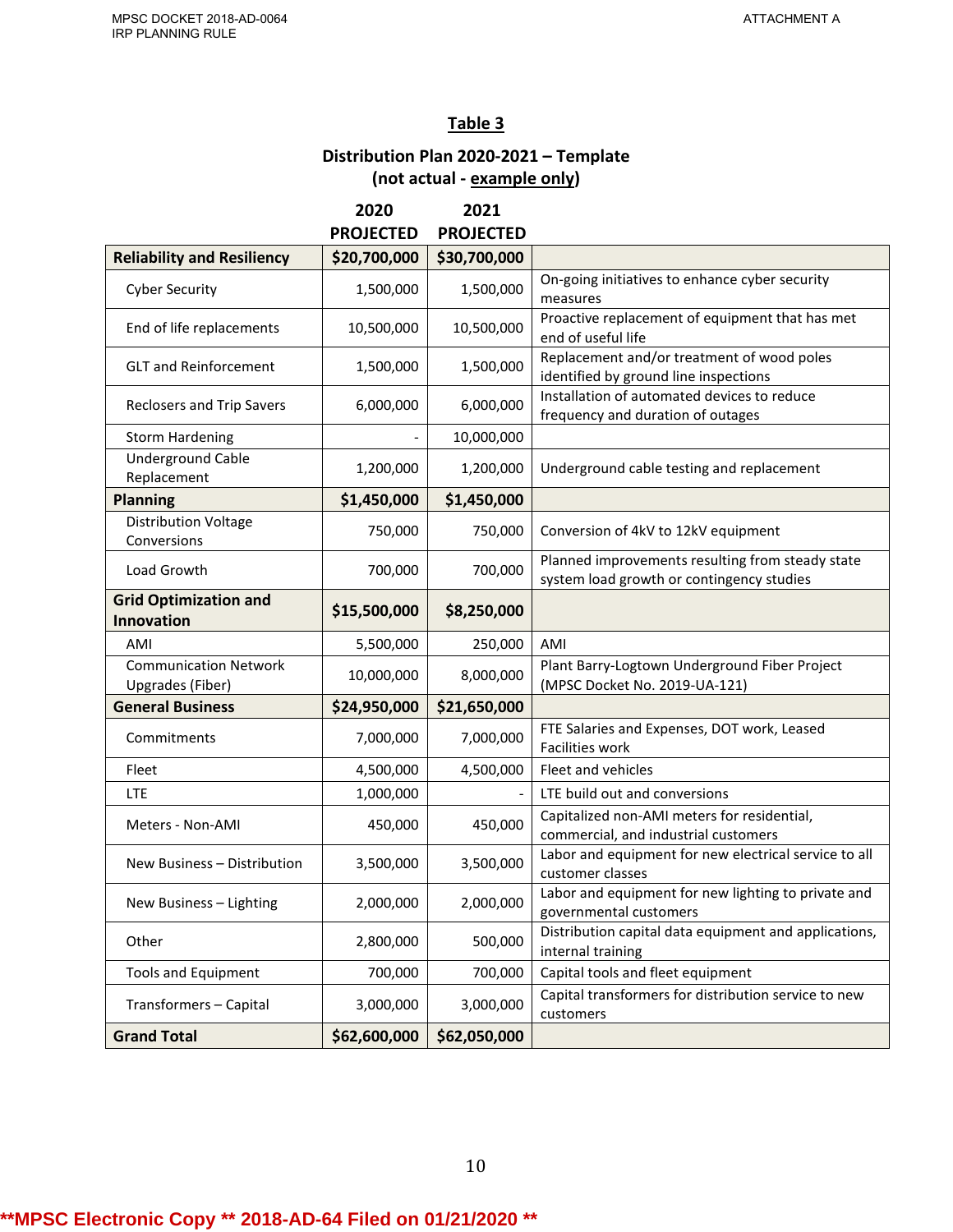# **V. Customers**

To further workforce and economic development, Mississippi Power currently funds numerous scholarship programs and supports STEM related programs throughout its 23-county service territory. The scholarships provided cover students pursuing both career technical paths and collegiate STEM programs at State Universities and Community Colleges. MPC's STEM related programs include those designed specifically for minorities and females as well as programs that expose all students to these vital career pathways. Continuation and potential expansion of these initiatives could be included in the Company's EDP.

In addition to its scholarship and STEM related initiatives, MPC's EDP will address how it proposes to reach low-income customers in relation to planned DSM and DER investments. For example, MPC will promote energy efficiency and conservation by continuing to offer robust low-income "whole home" measures that will include home energy assessments and direct-install measures for customers living in areas with a high portion of residents at or below 200% of the Federal Poverty Guideline. MPC will work in conjunction with our Community Development staff, local community leaders and action agencies, faith-based organizations, police departments and MPC area office staff.

Furthermore, MPC will closely evaluate the benefits of tariffed on-bill offerings that could be used to expand access to DSM and DER offerings for all income groups. The provisions of Rule 29 related to recovery of certain charitable contributions should also provide opportunity to specifically aid low-income customers.

# **VI. Enabling Technology**

Throughout the IRP in general, and in the Enabling Technology section specifically, the Commission recognizes the quickly changing nature of utility service due to technology enhancements and the opportunity that these technologies may enable for more efficient, cost-effective and reliable service. The Commission encourages the investment in these existing or new technologies by broadly defining what is considered the public interest as it relates to these technologies  $-1$ ) improving reliability, 2) promoting economic development, and 3) providing customer access to enhanced services. Investments meeting these criteria, in some measure, are designated as Enhanced Grid Investments ("EGI").

In the EDP, MPC anticipates proposing any new EGI investments and discussing how each investment meets the criteria established by the Commission. Initially, MPC will focus on the interaction of the T&D portion of the EDP and EGI. As noted above, many of the concepts in the EGI section are currently manifested in the MPC's vision for continued reliability and resiliency, optimization, and innovation of the Company's T&D system to enhance the customers' experience. Parallel to this activity, MPC will evaluate current innovative efforts outside of Power Delivery that may also meet this EGI criteria, such as DSM and DER. The investments judged to meet the EGI criteria and expected to be spent in the following year will be presented in the EDP.

# **\*\*MPSC Electronic Copy \*\* 2018-AD-64 Filed on 01/21/2020 \*\***